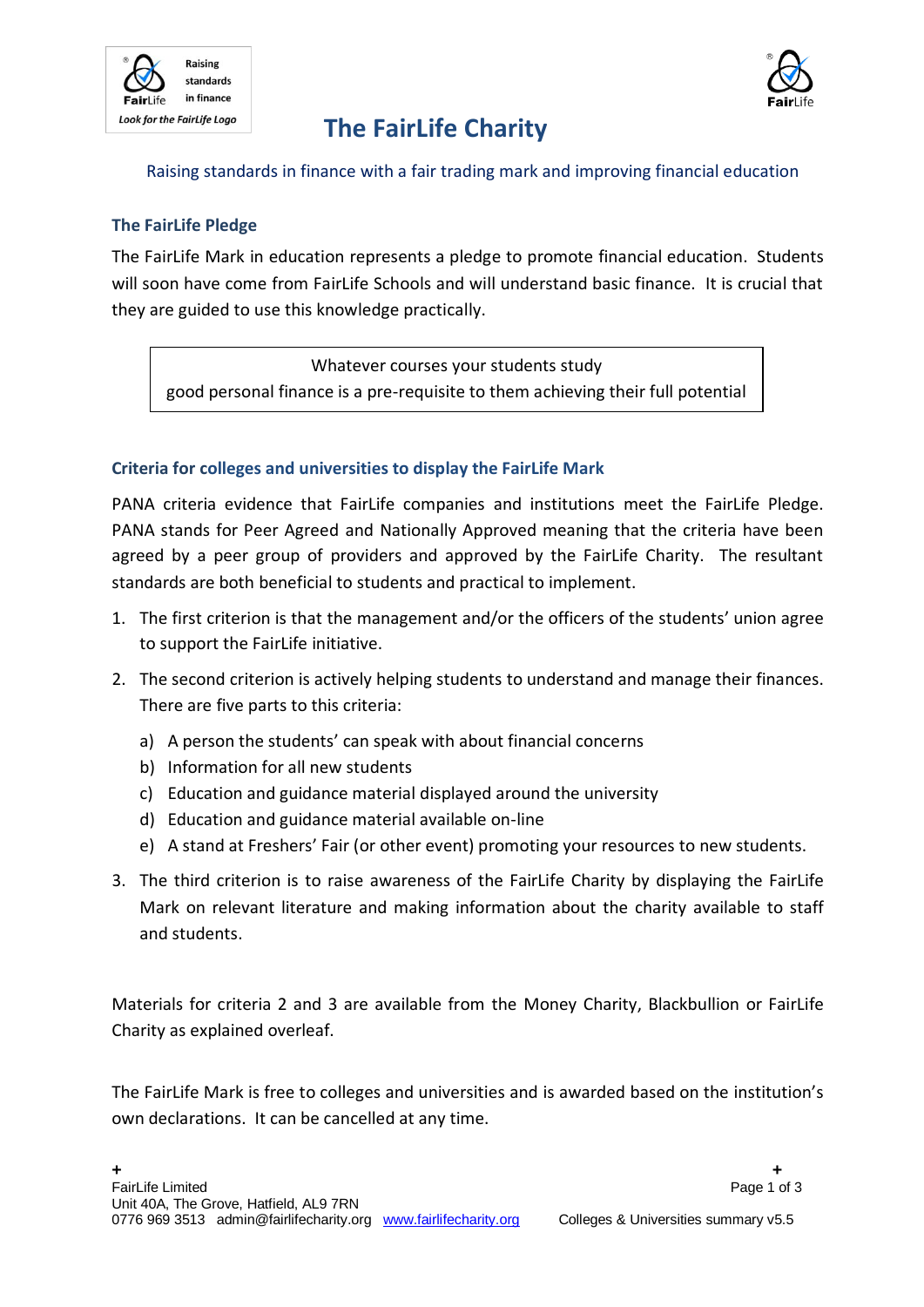



# **The FairLife Charity**

Raising standards in finance with a fair trading mark and improving financial education

### **Criteria detail and guidance**

1. The first criterion is that the management and/or the officers of the students' union agree to support the FairLife initiative.

The college or university management may apply independently for the relevant mark, as may the students' union, providing they are committed to following the three criteria. It is clearly best for the students, if both groups engage and agree to support each other.

- 2. The second criterion is actively helping students to understand and manage their personal finances. There are five parts to this criterion:
	- a. A person the students' can speak with about financial concerns.

Students must have access to a person or team able to help them with their financial concerns. This resource may be internal or external, paid or voluntary. The advice provider must be aware that they are being advertised as a source of financial guidance for students and must have agreed as to their suitability. They must also be given sufficient resource to join an organisation like NASMA, or have other means of keeping their skills up-to-date. A clear route must exist for advice providers to escalate cases where there is a concern for the student's welfare.

b. Information for all new students.

All new students must be provided with information which highlights the importance of good financial management. It should help them to identify and deal with common problems and offer suggestions to help them manage financially whilst studying. This literature may be created in-house or sourced externally. One cheap source is the Student Money Manual, available from the Money Charity at a cost of £150 per 520 in 2018. Another more comprehensive solution is provided by Blackbullion.

c. Education and guidance material displayed around the university.

Designated areas must be selected across the university to display information promoting good financial management. These areas must have space for an eyecatching poster and details of other sources of help available at the university. The posters may be created internally or sourced externally and should be changed at least once per term to keep them fresh. They should cover both ways to save money and strategies for dealing with financial difficulties. Ideally nudge messages should be included at key times in the year when students are more prone to financial difficulties or making ill informed financial decisions. If you are a client of Blackbullion these will be provided to you. Alternatively two printable posters per term can be emailed to you or downloaded free of charge from the Money Charity website.